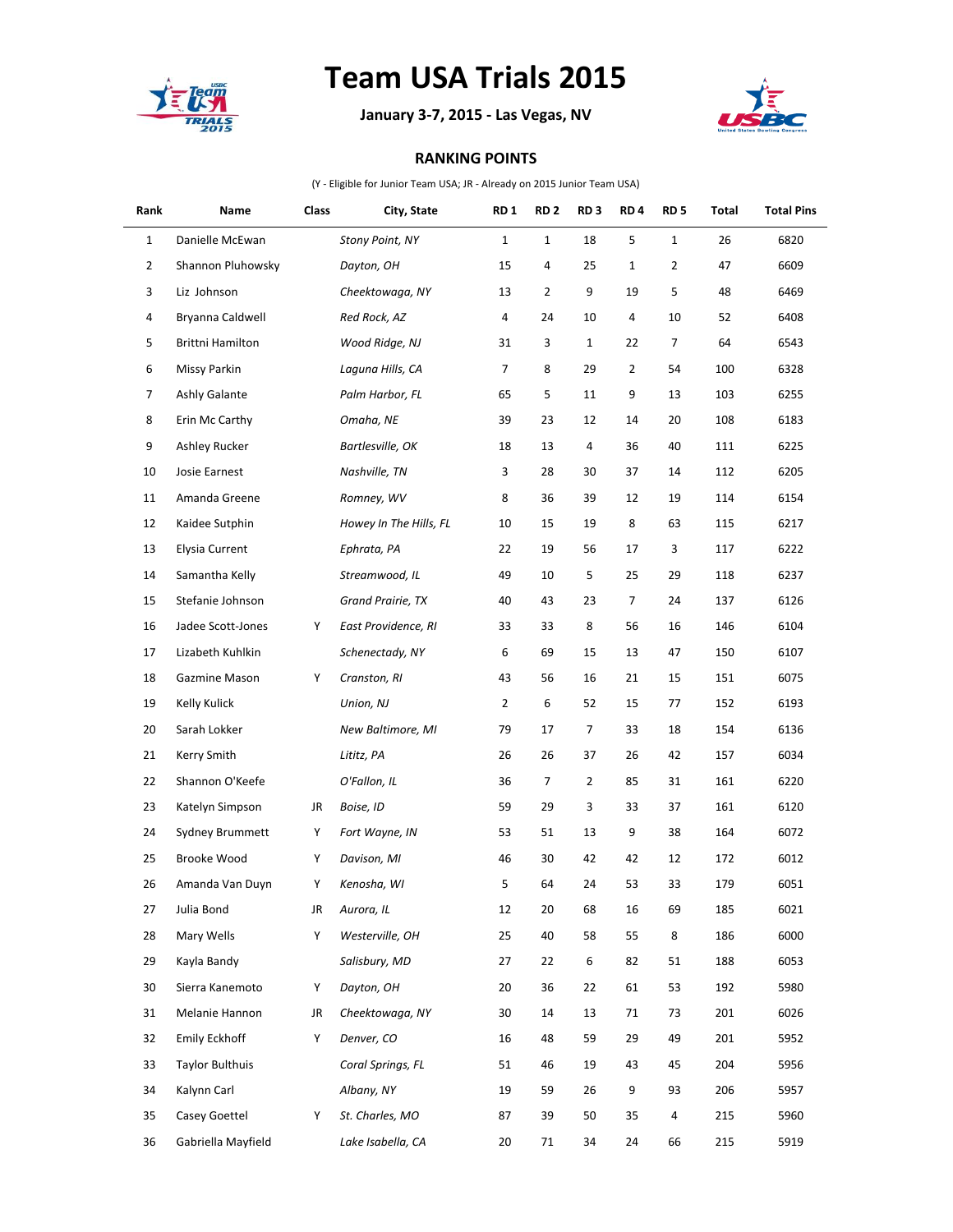| 37 | Katie Stark           | Υ  | Groveland, FL          | 60  | 61  | 62  | 20 | 16  | 219 | 5926 |
|----|-----------------------|----|------------------------|-----|-----|-----|----|-----|-----|------|
| 38 | Brianna Amidon        |    | Pittsfield, MA         | 11  | 58  | 50  | 56 | 46  | 221 | 5927 |
| 39 | Rebecca Czlapinski    |    | Marengo, IL            | 27  | 30  | 21  | 92 | 57  | 227 | 5909 |
| 40 | <b>Holly Harris</b>   |    | Wichita, KS            | 77  | 17  | 31  | 47 | 57  | 229 | 5927 |
| 41 | Kiara Grant           | Υ  | Austin, TX             | 56  | 11  | 79  | 64 | 22  | 232 | 5923 |
| 42 | Heather Melvin        |    | Wichita, KS            | 47  | 50  | 43  | 64 | 29  | 233 | 5897 |
| 43 | Kimi Davidson         |    | Azle, TX               | 17  | 42  | 107 | 27 | 48  | 241 | 5832 |
| 44 | Stephanie Schwartz    | JR | Racine, WI             | 42  | 9   | 83  | 3  | 107 | 244 | 5948 |
| 45 | Megan Kelly           |    | Dayton, OH             | 67  | 11  | 82  | 23 | 68  | 251 | 5896 |
| 46 | Angela Falgoust       | Υ  | Baton Rouge, LA        | 57  | 38  | 33  | 74 | 51  | 253 | 5839 |
| 47 | Briana Zabierek       | Υ  | Lockport, IL           | 33  | 66  | 55  | 46 | 54  | 254 | 5845 |
| 48 | <b>Giselle Poss</b>   | Υ  | Montgomery, IL         | 81  | 47  | 34  | 60 | 34  | 256 | 5857 |
| 49 | Carly Thomas          | Υ  | Frederick, MD          | 37  | 97  | 47  | 73 | 6   | 260 | 5824 |
| 50 | Leea Haworth          |    | Tumwater, WA           | 27  | 54  | 53  | 87 | 40  | 261 | 5815 |
| 51 | Nicole Parkhurst      |    | Utica, NY              | 14  | 24  | 60  | 77 | 87  | 262 | 5841 |
| 52 | Anna Groce            | Y  | Kernersville, NC       | 93  | 35  | 73  | 5  | 59  | 265 | 5884 |
| 53 | Lynda Barnes          |    | Double Oak, TX         | 71  | 32  | 38  | 63 | 63  | 267 | 5833 |
| 54 | Kalyn Washburn        |    | Tucson, AZ             | 98  | 77  | 41  | 28 | 26  | 270 | 5820 |
| 55 | Elise Bolton          |    | Merritt Island, FL     | 35  | 65  | 27  | 30 | 116 | 273 | 5106 |
| 56 | Jackie Carbonetto     |    | <b>Blauvett, NY</b>    | 82  | 81  | 32  | 31 | 54  | 280 | 5780 |
| 57 | Crystal Elliott       | Υ  | Melbourne, FL          | 47  | 63  | 72  | 88 | 20  | 290 | 5769 |
| 58 | Amanda Fry            | Υ  | Antelope, CA           | 104 | 34  | 28  | 83 | 44  | 293 | 5762 |
| 59 | Samantha Wallace      | Υ  | Woodbridge, VA         | 22  | 45  | 108 | 32 | 86  | 293 | 5724 |
| 60 | Jessica Mellott       | Υ  | Lauderhill, FL         | 57  | 97  | 17  | 44 | 80  | 295 | 5776 |
| 61 | Christina Halen       |    | Kennesaw, GA           | 65  | 79  | 83  | 52 | 35  | 314 | 5726 |
| 62 | Kristin Zimmerman     | Υ  | Plantation, FL         | 85  | 88  | 54  | 79 | 10  | 316 | 5717 |
| 63 | Nicole Powell         | Υ  | Orland Park, IL        | 97  | 96  | 39  | 58 | 27  | 317 | 5716 |
| 64 | Heather D'Errico      |    | Rochester, NY          | 9   | 87  | 70  | 68 | 84  | 318 | 5736 |
| 65 | Ashley Dunn           | Y  | Palmdale, CA           | 78  | 16  | 104 | 38 | 82  | 318 | 5728 |
| 66 | Jennafer Mellott      |    | Lauderhill, FL         | 55  | 60  | 63  | 51 | 89  | 318 | 5724 |
| 67 | Adel Wahner           | Υ  | Las Cruces, NM         | 76  | 48  | 75  | 91 | 32  | 322 | 5718 |
| 68 | Heather Penatzer      | Υ  | Tucson, AZ             | 63  | 68  | 34  | 75 | 83  | 323 | 5721 |
| 69 | <b>Stephanie Mims</b> | Υ  | North Chesterfield, VA | 86  | 66  | 93  | 48 | 35  | 328 | 5693 |
| 70 | <b>Brandy Silva</b>   |    | Ft Worth, TX           | 22  | 104 | 113 | 53 | 39  | 331 | 5597 |
| 71 | Nicole Mikaelian      | Υ  | Macomb, MI             | 43  | 107 | 76  | 48 | 61  | 335 | 5644 |
| 72 | Tara Quinlan          | Υ  | Lebanon, IL            | 74  | 41  | 79  | 41 | 102 | 337 | 5664 |
| 73 | Stephanie Zavala      | Υ  | Downey, CA             | 38  | 62  | 94  | 48 | 95  | 337 | 5651 |
| 74 | <b>Taryn Gray</b>     | Υ  | Greenville, TX         | 102 | 83  | 65  | 67 | 22  | 339 | 5675 |
| 75 | Natalie Goodman       |    | O'Fallon, IL           | 62  | 101 | 88  | 81 | 9   | 341 | 5662 |